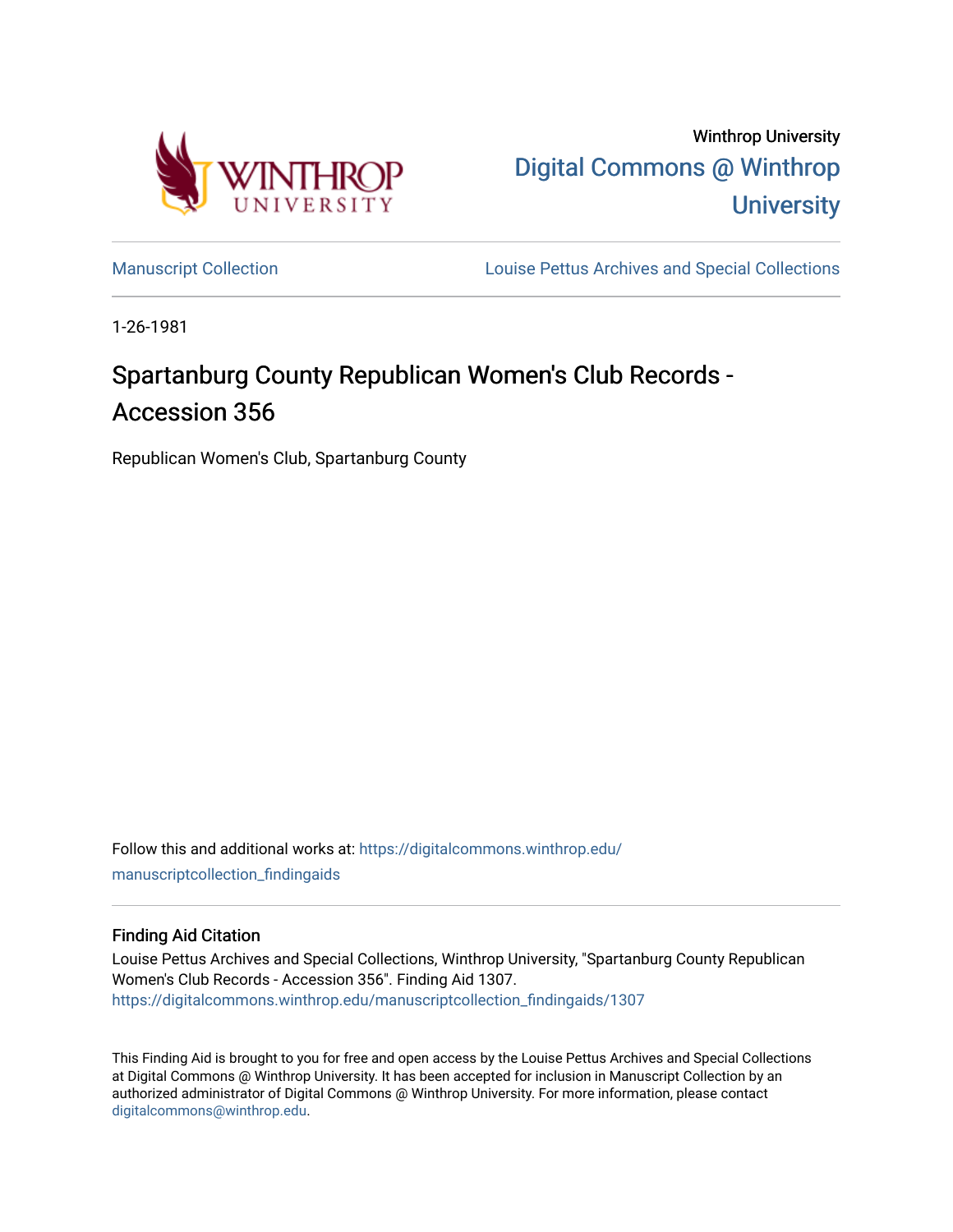### **WINTHROP UNIVERSITY LOUISE PETTUS ARCHIVES & SPECIAL COLLECTIONS**

# **MANUSCRIPT COLLECTION**

# **ACCESSION 356**

# **SPARTANBURG COUNTY REPUBLICAN WOMEN'S CLUB RECORDS**

1956-1976

5 Boxes, 26 Folders

**CATHER**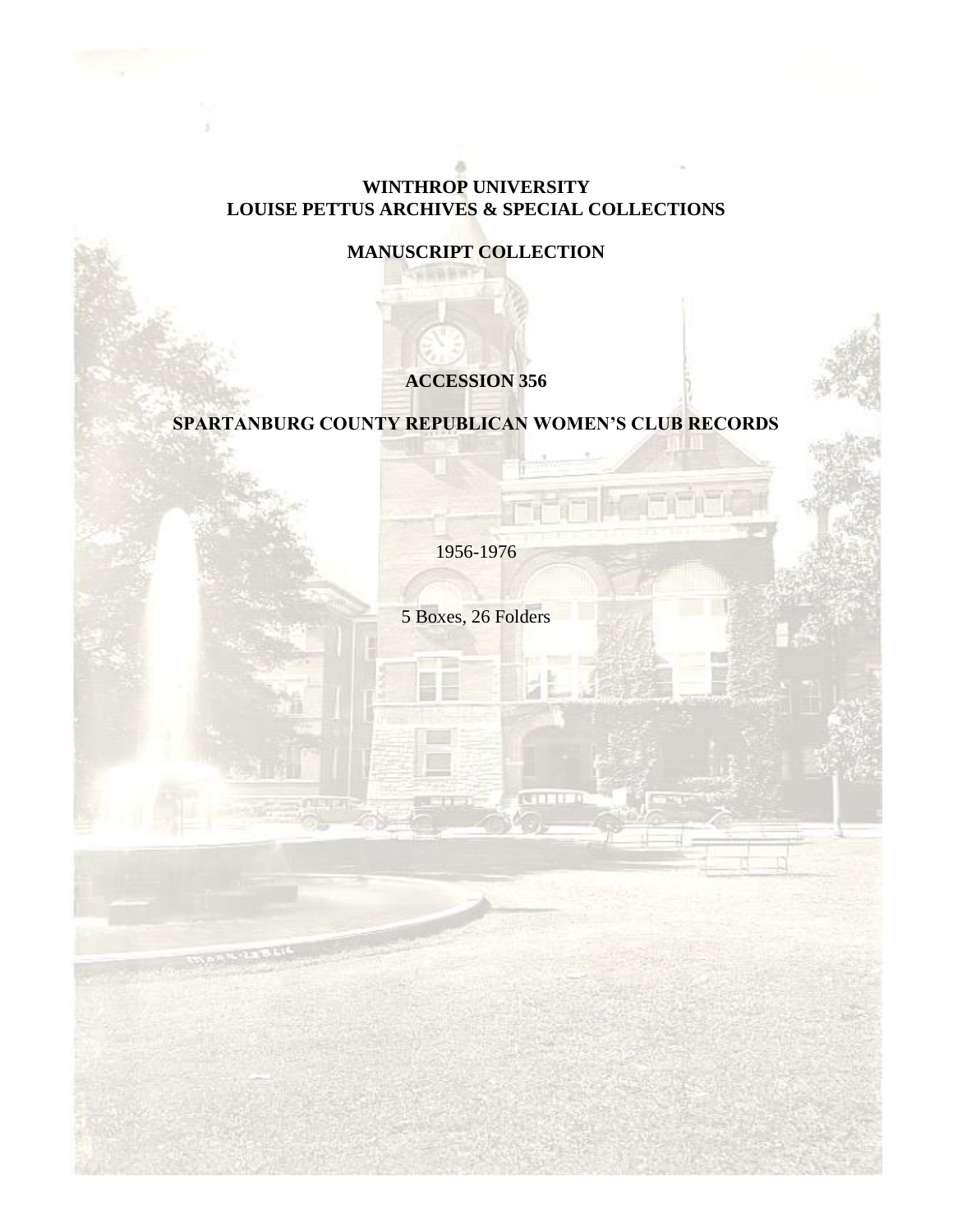#### **WINTHROP UNIVERSITY LOUISE PETTUS ARCHIVES AND SPECIAL COLLECTIONS**

### **MANUSCRIPT COLLECTION**

ADDITIONS: \_\_\_\_, \_\_\_\_, \_\_\_\_\_, \_\_\_\_\_\_ DATE: January 26, 1981

ACC. NO.: 356 PROCESSED BY: Jane Odom NO. OF SECTIONS: 2

#### **SPARTANBURG COUNTY REPUBLICAN WOMEN'S CLUB RECORDS**

**I**

The Spartanburg County Republican Women's Club Records were deposited with the Archives via Mrs. Jean Jones on October 22, 1980.

> Linear feet of shelf space occupied: 1.25 Approximate number of pieces: 2500

Restrictions: Open to researchers under the rules and regulations of the Louise Pettus Archives & Special Collections at Winthrop University.

Literary Rights: For information concerning literary rights please contact the Louise Pettus Archives & Special Collections at Winthrop University.

Notices were released to the following journals and catalogs: NUCMC on January 23, 1981. See collection control file for any additional notices.

Scope and Content Note: **The collection contains papers relating to the Spartanburg Federation of Republican Women, the South Carolina Federation of Republican Women, and the National Federation of Republican Women. Included in the Spartanburg records are correspondence, membership and dues lists, a yearbook, congressional records, and newspaper articles. South Carolina papers include bylaws, minutes, correspondences, financial records, lists of officers and board members, convention materials, and a Republican precinct manual. The national level papers include bylaws, resolutions, correspondence, convention materials, award reports, booklets, brochures, and newsletters**.

Related Collections:

- [South Carolina Federation of Republican Women Records](https://digitalcommons.winthrop.edu/manuscriptcollection_findingaids/339/) Accession 300
- [Clemson Republican Women's Club Records](https://digitalcommons.winthrop.edu/manuscriptcollection_findingaids/377/) Accession 367 M150 (190)
- [South Carolina Federation of Republican Women Records](https://digitalcommons.winthrop.edu/manuscriptcollection_findingaids/1116/) Accession 1134

Transfer of Items: None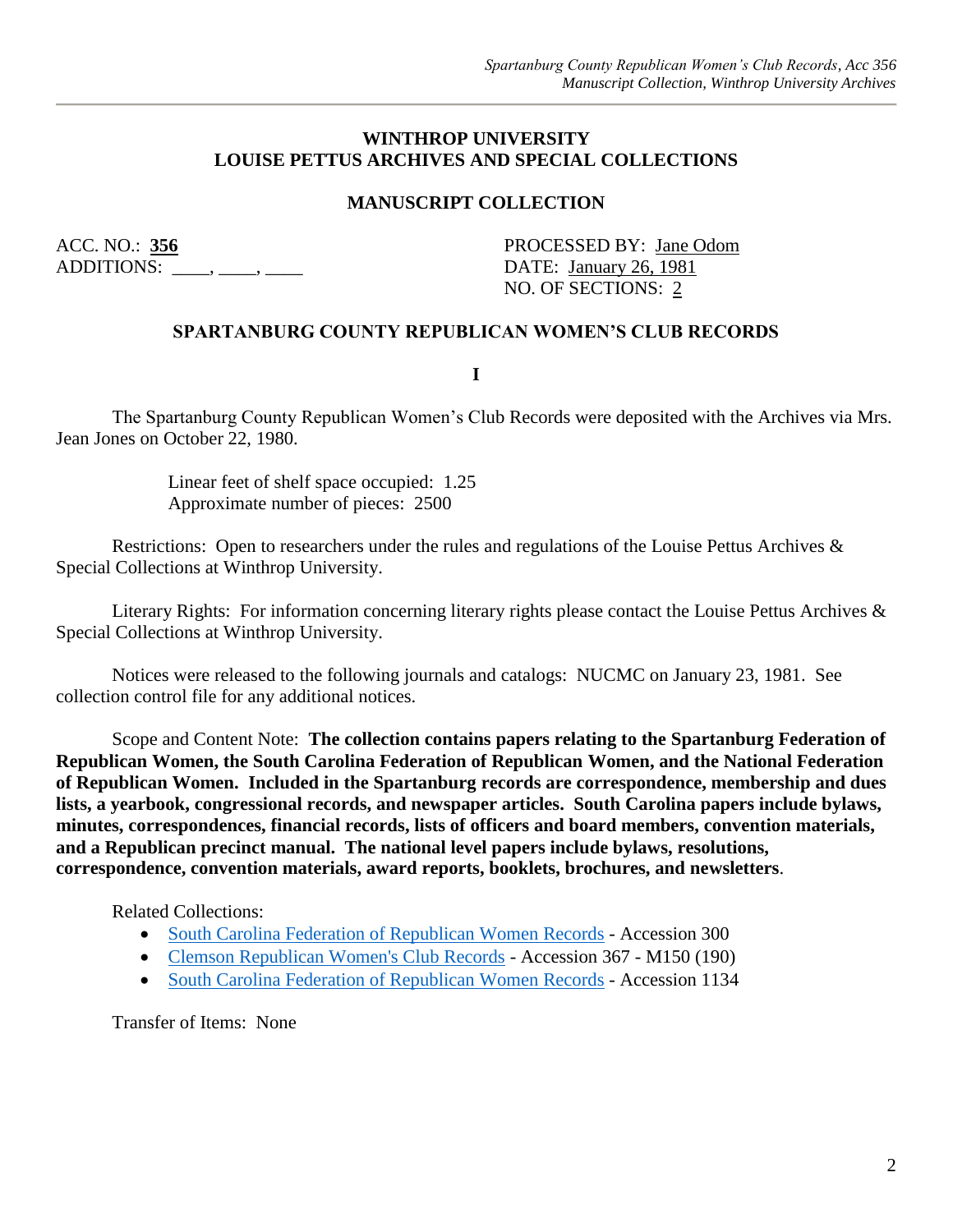# **II**

### **DESCRIPTION OF SERIES**

| <b>Box(es)</b> Folder(s) |                | <b>Series</b>                                                                                                                                                                                                                                                              | Year(s)                                 |
|--------------------------|----------------|----------------------------------------------------------------------------------------------------------------------------------------------------------------------------------------------------------------------------------------------------------------------------|-----------------------------------------|
|                          |                | A) PAPERS RELATING TO THE SPARTANBURG<br>FEDERATION OF REPUBLICAN WOMEN                                                                                                                                                                                                    |                                         |
| $\mathbf{1}$             | 1              | CORRESPONDENCE AND RELATED RECORDS<br>Contains memoranda concerning monthly meetings of the group. Also<br>consists of correspondence concerning contests and fund raising<br>projects. In chronological order.                                                            | 1963-1972, nd                           |
| 1                        | $\overline{2}$ | MEMBERSHIP AND DUES LISTS<br>Includes lists of club officers, committee chairpersons and members,<br>and paid members of the club. Contains index card file listing<br>members from 1963-1974 and their addresses. In chronological order.                                 | 1963-1974, nd                           |
| -1                       | 3              | <b>YEARBOOK</b><br>Consists of a 1966-1967 Spartanburg County Republican women's<br>Club Yearbook containing bylaws, lists of state and national officers,<br>and lists of paid local members. Prepared amendments to bylaws are<br>also included. In chronological order. | 1964, 1966-1967, nd                     |
| -1                       | $\overline{4}$ | <b>CONGRESSIONAL RECORDS</b><br>Contains an analysis of Lyndon B. Johnson's voting record for<br>1955-1960 and voting records of each congressional member.<br>Included is a handbook of the 89 <sup>th</sup> Congress. In chronological order.                            | 1955-1960, 1963-<br>1967, nd            |
| $\overline{2}$           | 5              | NEWSPAPER ARTICLES<br>Consists of articles discussing national and local Republican events.<br>Includes articles on Barry Goldwater and Richard M. Nixon as well as<br>local party news. In chronological order.                                                           | 1962-1968, nd                           |
| $\overline{2}$           | 6              | <b>VARIOUS RECORDS</b><br>Includes letters, newsletters, advertisements, and handouts of various<br>sorts. In chronological order.                                                                                                                                         | 1962-1967, 1971-<br>1973, 1975-1976, nd |
|                          |                | B) PAPERS RELATING TO THE SOUTH CAROLINA<br>FEDERATION OF REPUBLICAN WOMEN                                                                                                                                                                                                 |                                         |
| 2                        | 7              | <b>BYLAWS, MINUTES AND HISTORY</b><br>Contains bylaws, minutes from board of directors meetings, and<br>executive committee meetings, and a history of the SCFRW from<br>1961-1971. In chronological order.                                                                | 1961-1973                               |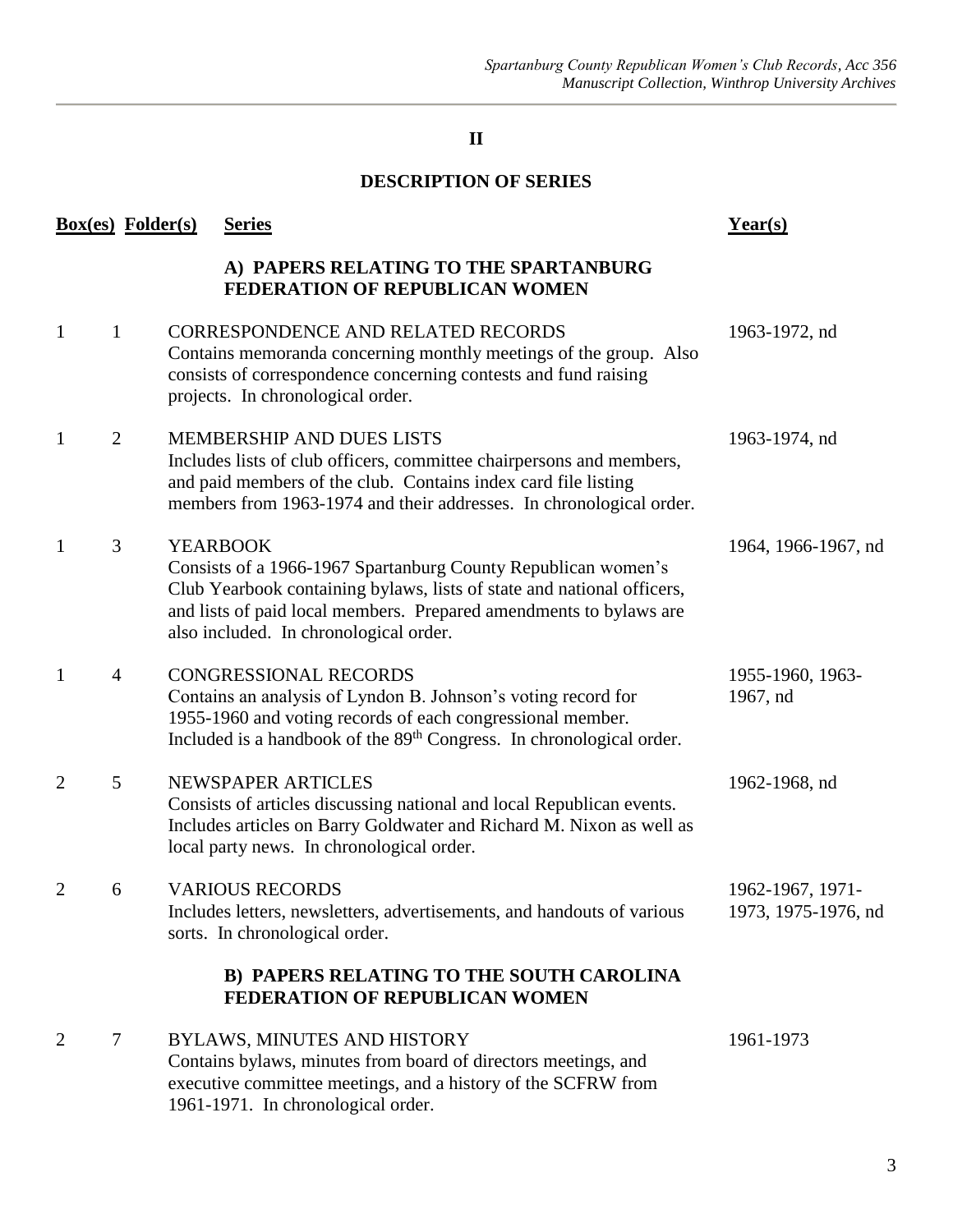# **II**

# **DESCRIPTION OF SERIES (cont.)**

|                | <b>Box(es)</b> Folder(s) | <b>Series</b>                                                                                                                                                                                                                                      | Year(s)                            |
|----------------|--------------------------|----------------------------------------------------------------------------------------------------------------------------------------------------------------------------------------------------------------------------------------------------|------------------------------------|
| $\overline{2}$ | 8                        | <b>CORRESPONDENCE AND RELATED RECORDS</b><br>Includes mainly correspondence between board of directors, state and<br>club presidents, club officers, and executive committeemen. In<br>chronological order.                                        | 1964, 1966, 1969,<br>1971-1973, nd |
| $\overline{2}$ | 9                        | <b>FINANCIAL RECORDS</b><br>Consists of proposed budgets, treasurer's reports, and lists of paid<br>members. In chronological order.                                                                                                               | 1965-1966, 1972-<br>1973           |
| $\overline{2}$ | 9                        | LISTS OF OFFICERS AND BOARD MEMBERS<br>Includes names of committee chairman as well. In chronological<br>order.                                                                                                                                    | 1971-1972, nd                      |
| $\overline{2}$ | 10                       | <b>CONVENTION MATERIALS</b><br>Contains a convention address by Senator Strom Thurmond, programs<br>from the $2nd$ , $5th$ , and $6th$ Biennial Conventions, and a brochure on the<br>1971 Southern Republican Conference. In chronological order. | 1965, 1967, 1971,<br>1973          |
| $\overline{2}$ | 11                       | REPUBLICAN PRECINCT MANUAL<br>Consists of a S.C. Republican Precinct Manual entitled, "Mission<br>70's". One item only.                                                                                                                            | 1972-1973                          |
| 3              | 12                       | <b>VARIOUS RECORDS</b><br>Contains a campaign activities committee report, membership contest<br>report, a GOP Party Leader-gram, and lists of duties for the<br>educational chairman and the program chairman. In chronological<br>order.         | 1963, 1967, 1971                   |
|                |                          | C) PAPERS RELATING TO THE NATIONAL FEDERATION<br>OF REPUBLICAN WOMEN                                                                                                                                                                               |                                    |
| 3              | 13                       | <b>BYLAWS AND RESOLUTIONS</b><br>Includes bylaws, bylaw revisions, resolutions, and founding principles<br>of the republican party. In chronological order.                                                                                        | 1965, 1973, 1974, nd               |
| 3              | 14                       | CORRESPONDENCE AND RELATED RECORDS<br>Consists of messages from the NFRW presidents, correspondence to<br>board of directors and state presidents, and various memoranda. In<br>chronological order.                                               | 1965-1967, 1969-<br>1972, nd       |